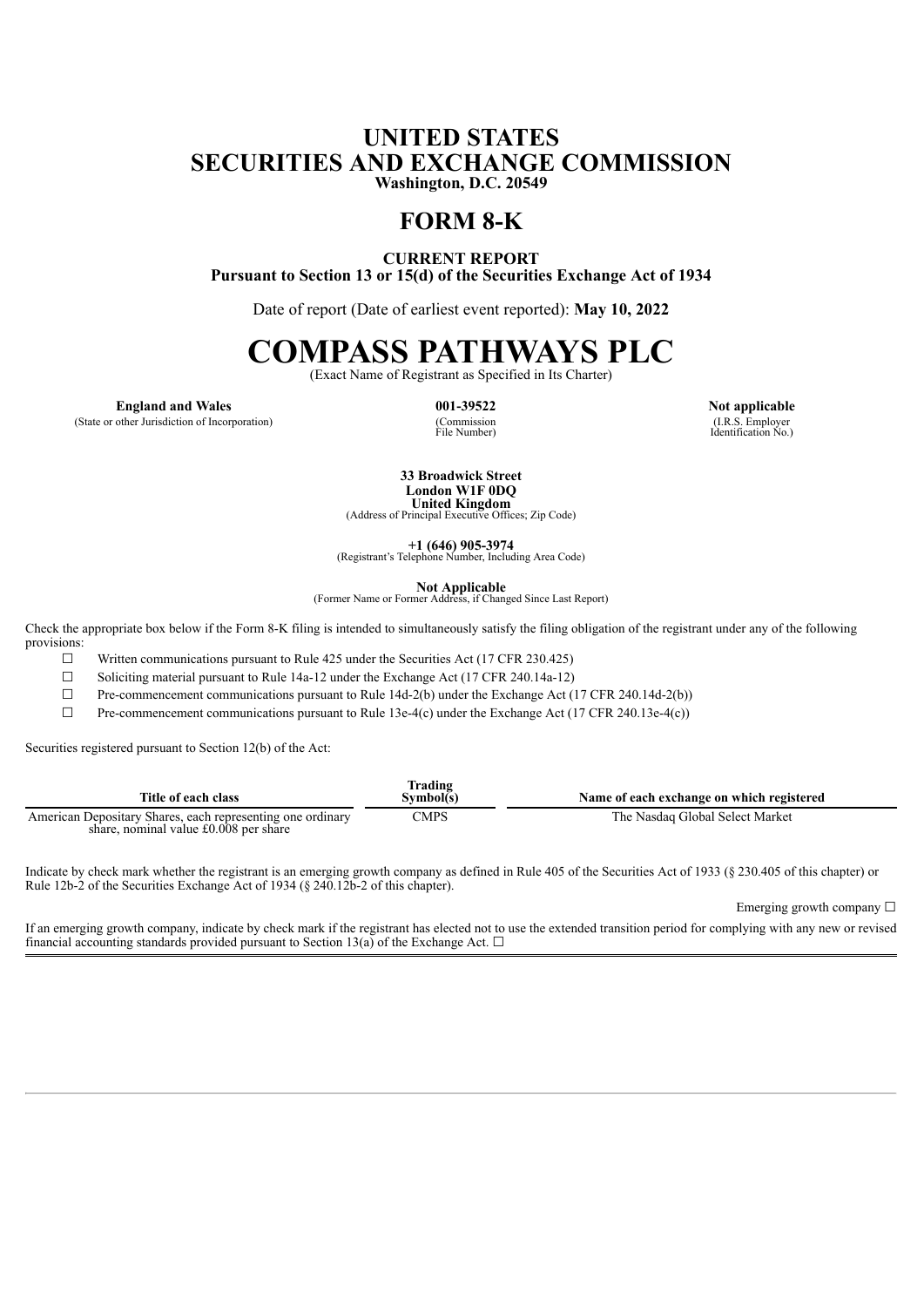#### **Item 2.02 Results of Operation and Financial Condition**

On May 10, 2022, COMPASS Pathways plc (the "Company") issued a press release announcing the Company's financial results for the quarter ended March 31, 2022. A copy of this press release is furnished herewith as Exhibit 99.1.

The information in Item 2.02 of this Form 8-K (including Exhibit 99.1) shall not be deemed "filed" for purposes of Section 18 of the Securities Exchange Act of 1934, as amended (the "Exchange Act"), or otherwise subject to the liabilities of that section, nor shall it be deemed incorporated by reference in any filing under the Securities Act of 1933, as amended, or the Exchange Act, except as expressly set forth by specific reference in such a filing.

#### **Item 9.01 Financial Statements and Exhibits.**

(d) Exhibits.

The following exhibits are filed herewith:

| Exhibit No. | <b>Description</b>                                                      |  |
|-------------|-------------------------------------------------------------------------|--|
| 99.1        | <u>Press Release dated May 10, 2022</u>                                 |  |
| 104         | Cover page interactive data file (embedded within Inline XBRL document) |  |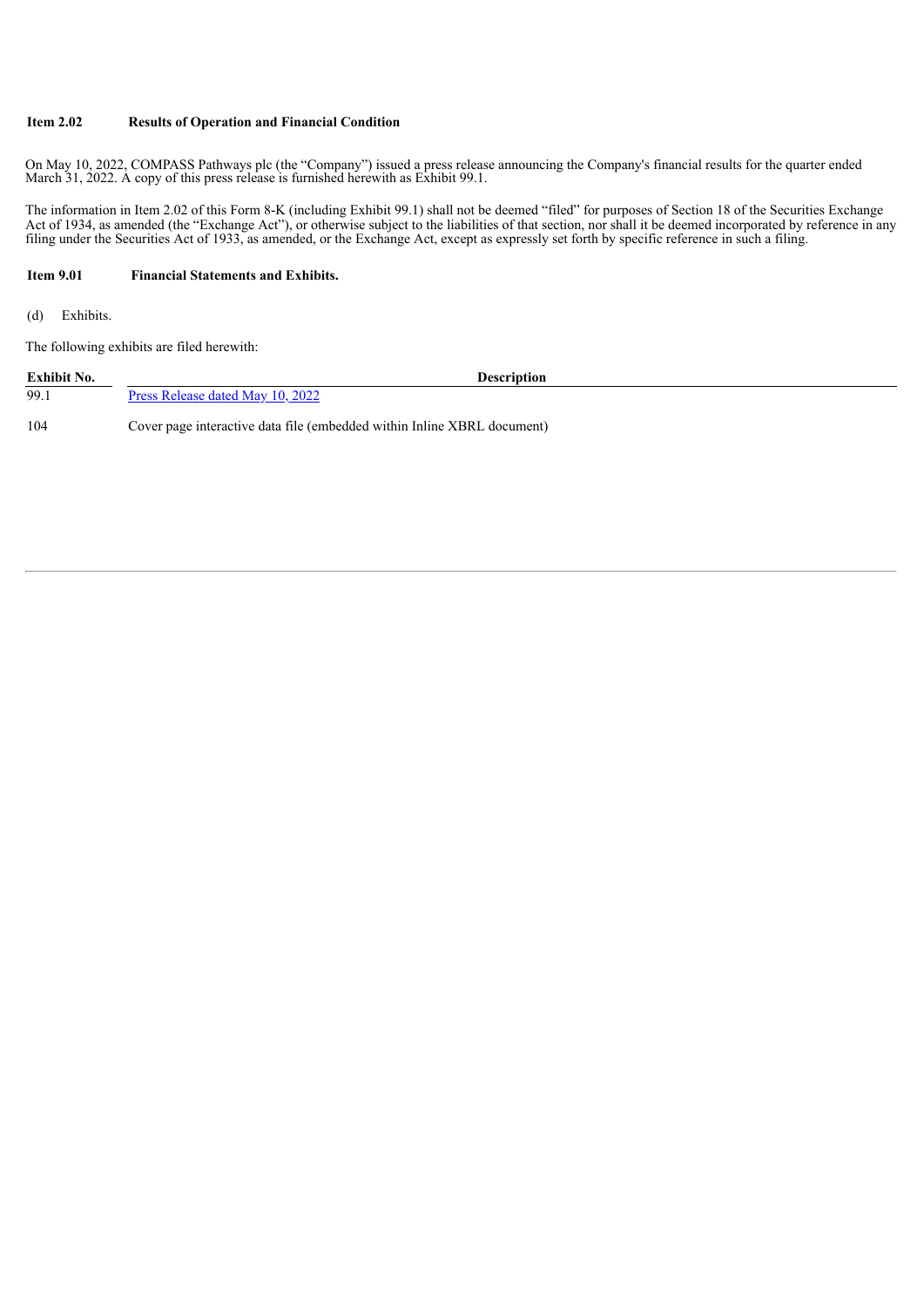#### **SIGNATURES**

Pursuant to the requirements of the Securities Exchange Act of 1934, the registrant has duly caused this report to be signed on its behalf by the undersigned hereunto duly authorized.

COMPASS PATHWAYS PLC

Date: May 10, 2022 By: /s/ Michael Falvey

Michael Falvey Chief Financial Officer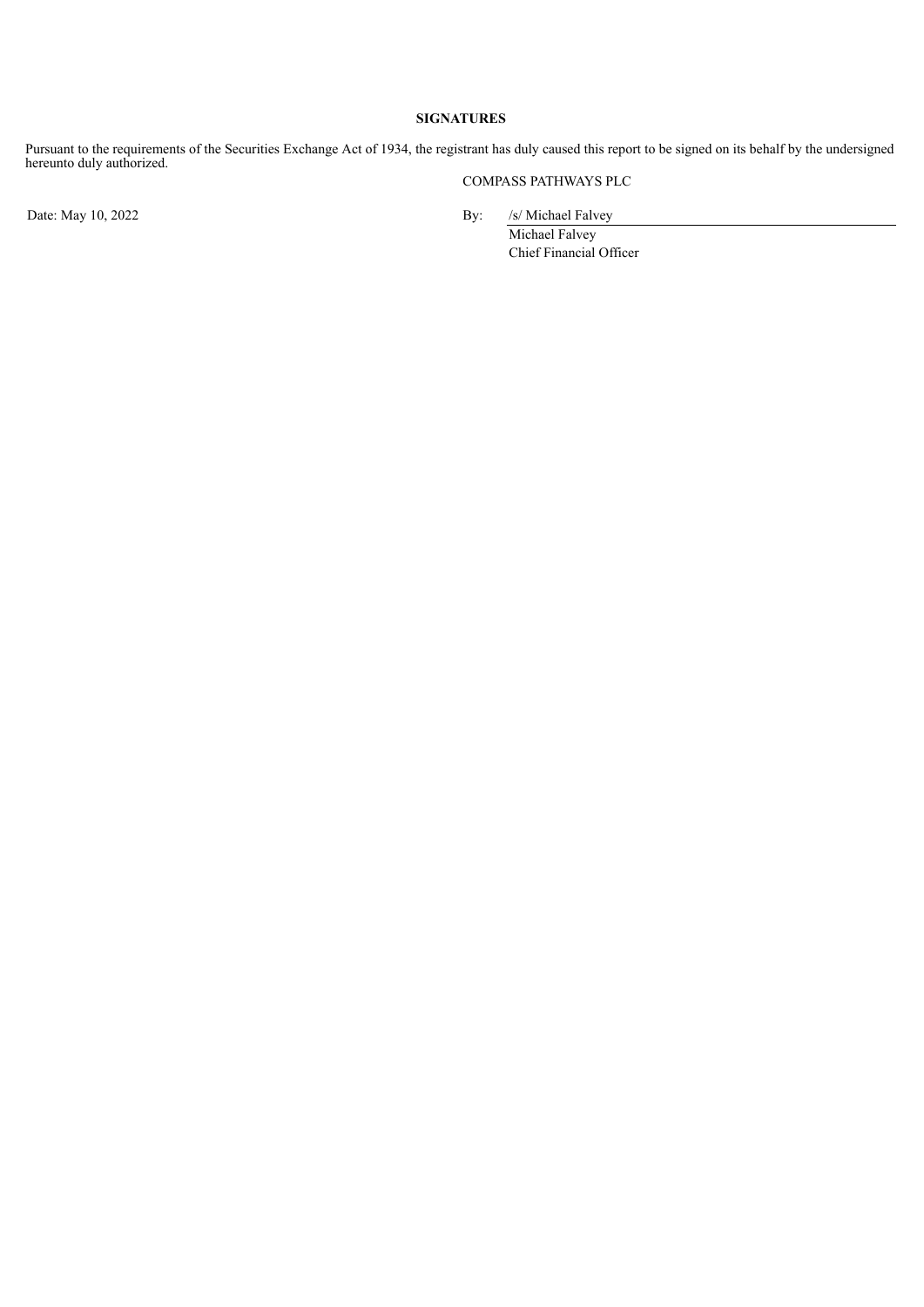<span id="page-3-0"></span>



# **COMPASS Pathways plc announces first quarter 2022 financial results and business highlights**

London, UK – 10 May 2022

#### Highlights:

- End of phase II meeting held with FDA
- Award of Innovation Passport as part of the UK MHRA Innovative Licensing and Access Pathway ILAP
- Finalising phase III in TRD program design to be ready for second half of 2022
- Pioneering collaboration with King's College London and South London and Maudsley NHS Foundation Trust, to create The Centre for Mental Health Research and Innovation in the UK
- Cash position at 31 March 2022 of \$243.7 million
- Conference call today at 8:00am ET (1:00pm UK)

COMPASS Pathways plc (Nasdaq: CMPS) ("COMPASS"), a mental health care company dedicated to accelerating patient access to evidence-based innovation in mental health, today reported its financial results for the first quarter 2022 and gave an update on recent progress across its business.

George Goldsmith, Chairman, CEO and Co-founder, COMPASS Pathways, said, "COMPASS made great progress this quarter including a productive endof-phase II FDA meeting and we are actively working to finalise our phase III programme. Moreover, we continue to push the boundaries of brain health research as we broaden our pipeline and partnerships. This includes our clinical trial of COMP360 therapy in post-traumatic stress disorder, or PTSD, a condition of significant unmet need for improved patient outcomes. Our strong cash position enables us to move forward at pace."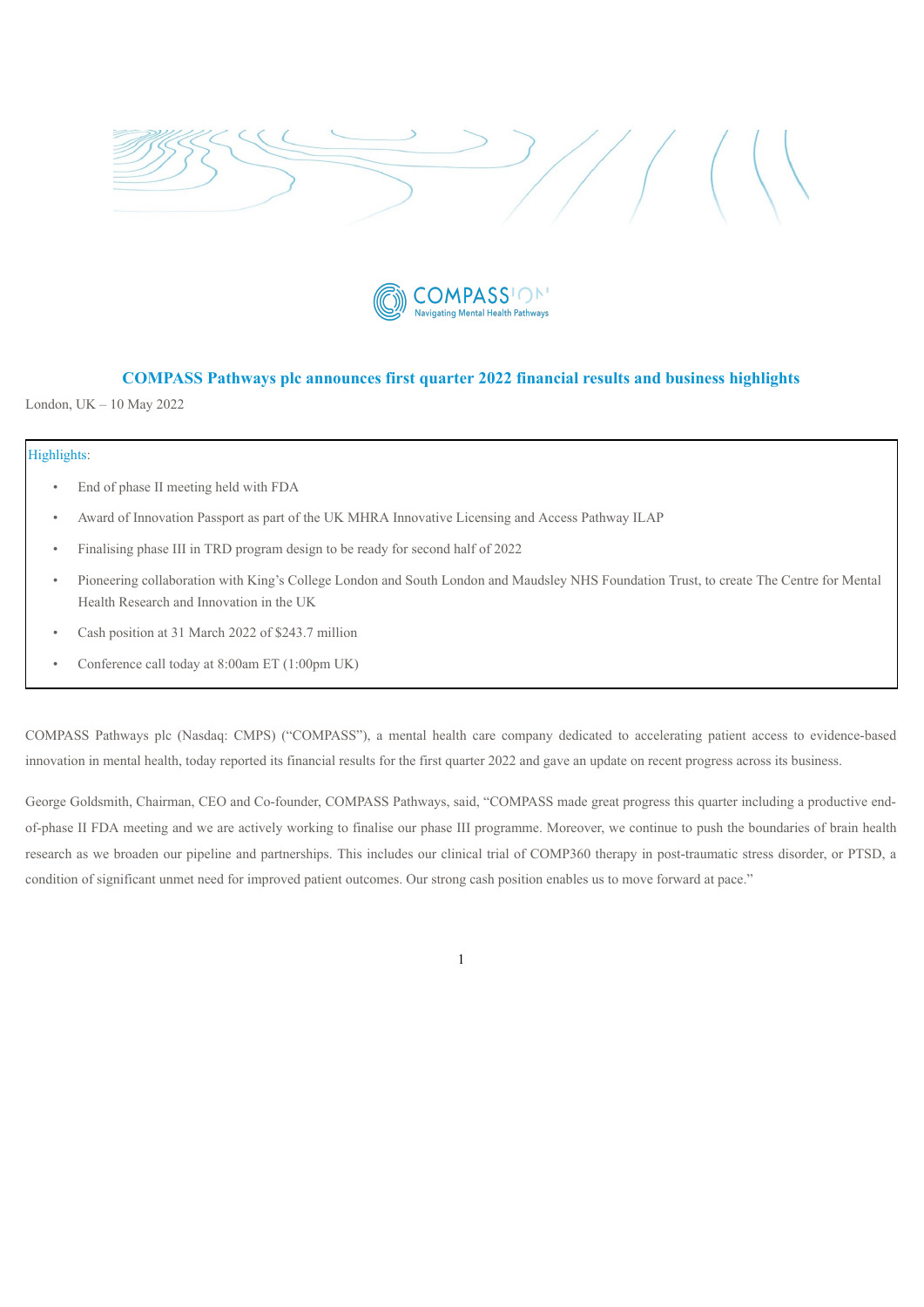#### Business highlights

COMP360 psilocybin therapy in treatment-resistant depression (TRD):

- Positive results from groundbreaking phase IIb clinical trial
- Positive results from open-label study of 25mg COMP360 psilocybin therapy as adjunct to selective serotonergic reuptake inhibitor, or SSRI, antidepressants
- End-of-phase II meeting held with FDA in April 2022
- Award of Innovation Passport as part of the UK MHRA Innovative Licensing and Access Pathway (ILAP).
- Finalising Phase III in TRD programme to be ready for second half of 2022
- FDA granted breakthrough therapy designation
- 10 granted patents issued to date covering composition, formulation and method of use

Additional COMP360 development programmes:

- Phase II trial in PTSD ongoing at Kings College London
- Investigator-led study in adults with autism spectrum disorder (ASD) announced, the first ever study of psilocybin in adults with ASD, co-sponsored by Institute of Psychiatry, Psychology & Neuroscience (IoPPN) at King's College London and South London and Maudsley NHS Foundation Trust
- Positive early signals seen in investigator-initiated studies in anorexia nervosa and severe treatment-resistant depression, presented at the Society of Biological Psychiatry Annual Meeting in New Orleans
- Investigator-initiated studies underway across additional indications including new study in autism sponsored
- Identification of new potential novel drug candidates through the COMPASS Discovery Center and an exclusive research project with Dr Matthias Grill
- Strategic partnership formed to launch The Centre for Mental Health Research and Innovation to accelerate research and develop new models of mental healthcare in the UK

#### Financial highlights

- Net loss for the three months ended 31 March 2022 was \$21.2 million, or \$0.50 loss per share (after including non-cash share-based compensation expense of \$3.1 million), compared with \$12.7 million or \$0.35 loss per share, during the same period in 2021 (after including non-cash-share-based compensation expense of \$1.7 million).
- R&D expenses were \$15.4 million for the three months ended 31 March 2022, compared with \$6.9 million during the same period in 2021. Of this increase, \$5.1 million was attributable to increased external development expenses as COMPASS progresses its COMP360 psilocybin therapy in TRD, and continues to explore additional indications and therapeutic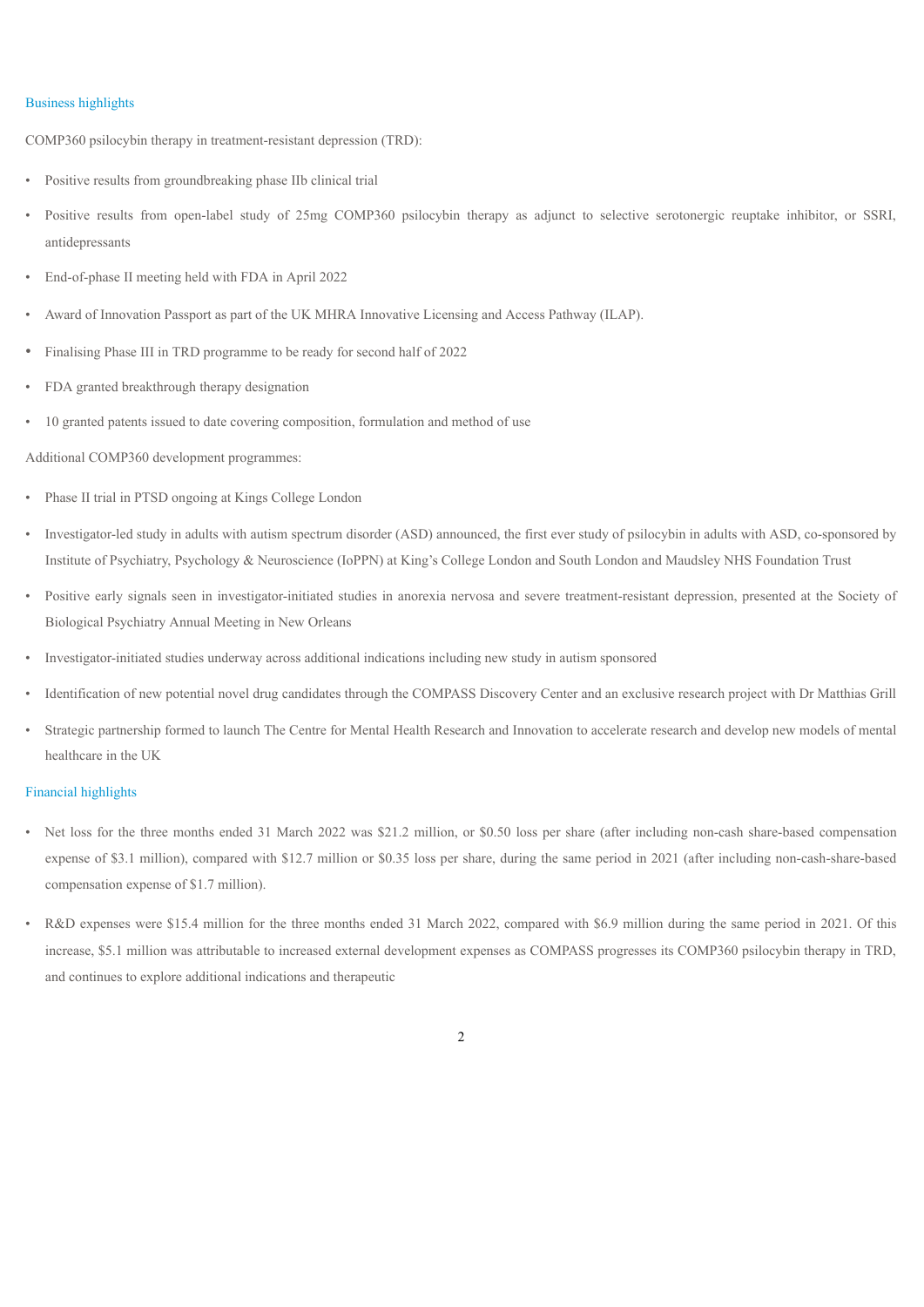approaches. A further \$2.6 million and \$1.0 million were attributable to personnel expenses and non-cash share-based compensation respectively, due to increased headcount. This was partially offset by a decrease of \$0.2 million in other expenses.

- G&A expenses were \$10.1 million for the three months ended 31 March 2022 compared with \$6.7 million during the same period in 2021. The increase was attributable to an increase of \$1.0 million and \$0.5 million in personnel expenses and non-cash share-based compensation respectively, due to increased headcount. There was a further increase of \$1.4 million in legal and professional fees and \$0.4 million in facilities and other expenses.
- Cash and cash equivalents were \$243.7 million as of 31 March 2022 compared with \$273.2 million as of 31 December 2021.

#### Conference call

The COMPASS Pathways management team will host a conference call at 1.00pm UK (8.00am ET) on 10 May 2022. The call can be accessed by dialing 1-800-926-7358 from the United States, 1-212-231-2914 internationally, and 0800-496-0823 from the UK, followed by the conference ID: 22018578

The call will also be webcast on the COMPASS Pathways website and archived for 30 days. For more information, please visit the COMPASS Pathways website (ir.compasspathways.com).

#### About COMPASS Pathways

COMPASS Pathways plc (Nasdaq: CMPS) is a mental health care company dedicated to accelerating patient access to evidence-based innovation in mental health. Our focus is on improving the lives of those who are suffering with mental health challenges and who are not helped by current treatments. We are pioneering the development of a new model of psilocybin therapy, in which our proprietary formulation of synthetic psilocybin, COMP360, is administered in conjunction with psychological support. COMP360 has been designated a Breakthrough Therapy by the US Food and Drug Administration (FDA), for treatment-resistant depression (TRD), and we have completed a phase IIb clinical trial of psilocybin therapy for TRD, in 22 sites across Europe and North America. This was the largest randomised, controlled, double-blind psilocybin therapy clinical trial ever conducted, and our topline data showed a statistically significant (p<0.001) and clinically relevant improvement in depressive symptom severity after three weeks for patients who received a single high dose of COMP360 psilocybin with psychological support. We are also running a phase II clinical trial of COMP360 psilocybin therapy for posttraumatic stress disorder (PTSD). COMPASS is headquartered in London, UK, with offices in New York and San Francisco in the US. Our vision is a world of mental wellbeing. www.compasspathways.com.

#### Availability of other information about COMPASS Pathways

Investors and others should note that we communicate with our investors and the public using our website (www.compasspathways.com), our investor relations website (ir.compasspathways.com), and on social media (LinkedIn), including but not limited to investor presentations and investor fact sheets, US Securities and Exchange Commission filings,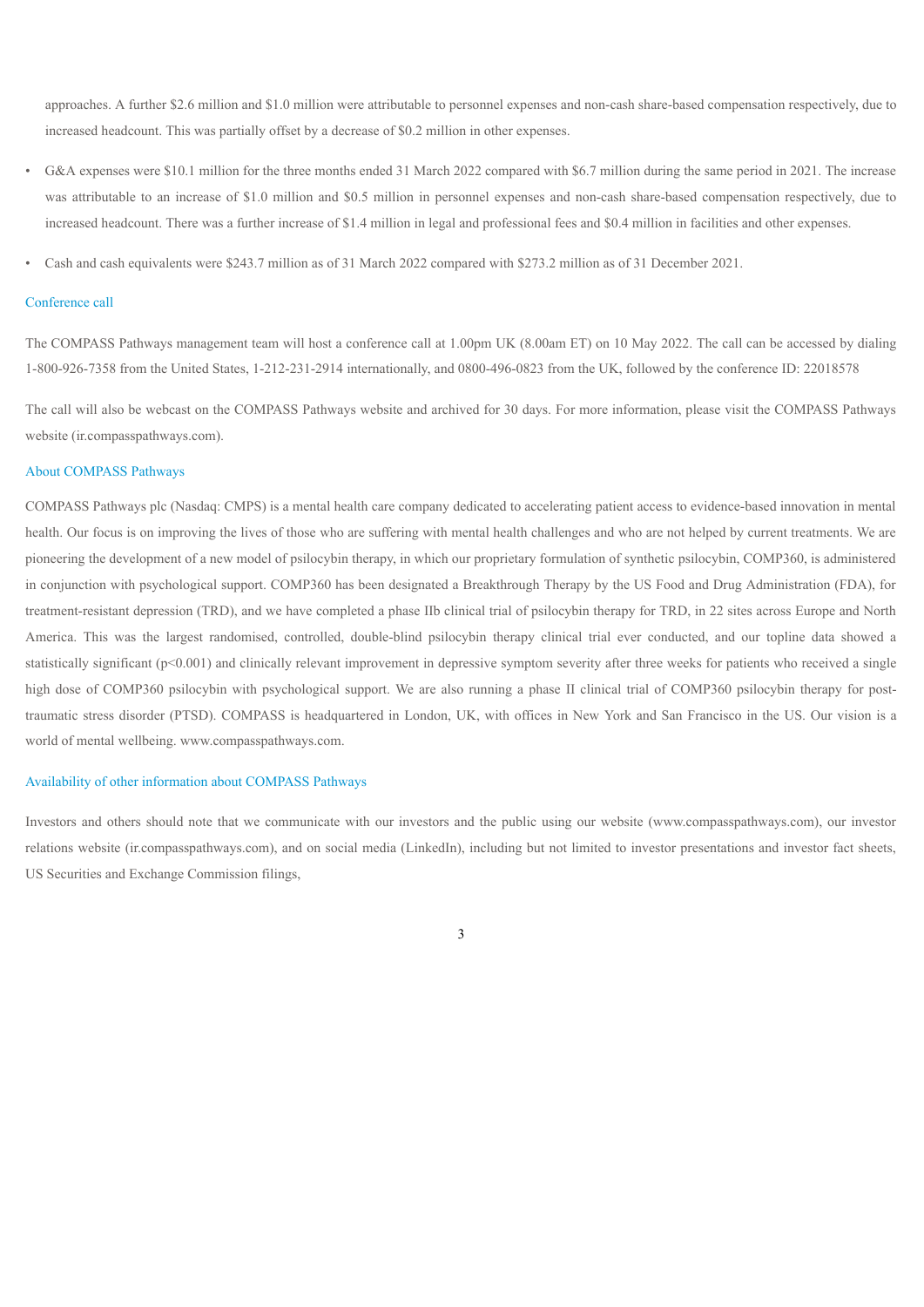press releases, public conference calls and webcasts. The information that we post on these channels and websites could be deemed to be material information. As a result, we encourage investors, the media, and others interested in us to review the information that is posted on these channels, including the investor relations website, on a regular basis. This list of channels may be updated from time to time on our investor relations website and may include additional social media channels. The contents of our website or these channels, or any other website that may be accessed from our website or these channels, shall not be deemed incorporated by reference in any filing under the Securities Act of 1933.

#### Forward-looking statements

This press release contains forward-looking statements within the meaning of the Private Securities Litigation Reform Act of 1995, as amended. In some cases, forward-looking statements can be identified by terminology such as "may", "might", "will", "could", "would", "should", "expect", "intend", "plan", "objective", "anticipate", "believe", "contemplate", "estimate", "predict", "potential", "continue" and "ongoing," or the negative of these terms or other comparable terminology, although not all forward-looking statements contain these words. Forward-looking statements include express or implied statements relating to, among other things, COMPASS's business strategy and goals, and COMPASS's expectations regarding its ongoing preclinical work, clinical trials, development efforts and innovation labs. The forward-looking statements in this press release are neither promises nor guarantees, and you should not place undue reliance on these forward-looking statements because they involve known and unknown risks, uncertainties, and other factors, many of which are beyond COMPASS's control and which could cause actual results, levels of activity, performance or achievements to differ materially from those expressed or implied by these forward-looking statements.

These risks, uncertainties, and other factors include, among others: preclinical and clinical development is lengthy and uncertain, and therefore our preclinical studies and clinical trials may be delayed or terminated, or may never advance to or in the clinic; our development efforts and our business strategy to set up research facilities and innovation labs will involve significant costs and resources and may be unsuccessful; and those risks and uncertainties described under the heading "Risk Factors" in COMPASS's Annual Report on Form 10-K filed with the US Securities and Exchange Commission (SEC) on 24 February 2022 and in subsequent filings made by COMPASS with the SEC, which are available on the SEC's website at www.sec.gov. Except as required by law, COMPASS disclaims any intention or responsibility for updating or revising any forward-looking statements contained in this press release in the event of new information, future developments or otherwise. These forward-looking statements are based on COMPASS's current expectations and speak only as of the date hereof.

#### **Enquiries**

Media: Lindsay Complin, Lindsay.Complin@compasspathways.com, +44 7702 191 328 Investors: Stephen Schultz, stephen.schultz@compasspathways.com, +1 401 290 7324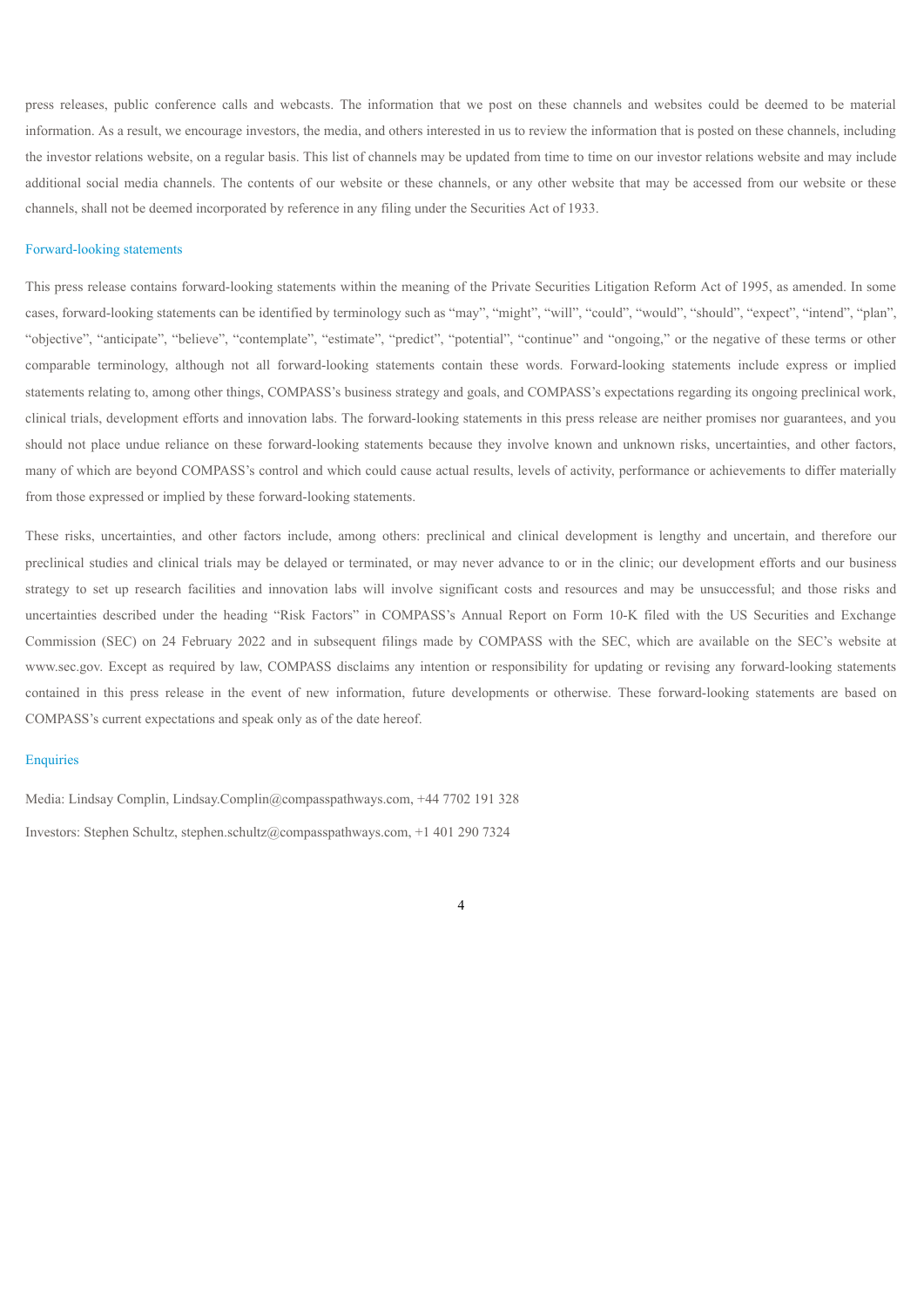## **COMPASS PATHWAYS PLC**

**Condensed Consolidated Balance Sheets**

(unaudited)

(in thousands, except share and per share amounts) (expressed in U.S. Dollars, unless otherwise stated)

|                                                                                                                                                                 | March 31,          |            |               | December 31, |  |
|-----------------------------------------------------------------------------------------------------------------------------------------------------------------|--------------------|------------|---------------|--------------|--|
|                                                                                                                                                                 |                    | 2022       |               | 2021         |  |
| <b>ASSETS</b>                                                                                                                                                   |                    |            |               |              |  |
| <b>CURRENT ASSETS:</b>                                                                                                                                          |                    |            |               |              |  |
| Cash and cash equivalents                                                                                                                                       | $\mathbf S$        | 243,684    | $\mathbf S$   | 273.243      |  |
| Restricted cash                                                                                                                                                 |                    | 104        |               | 104          |  |
| Prepaid income tax                                                                                                                                              |                    |            |               | 332          |  |
| Prepaid expenses and other current assets                                                                                                                       |                    | 22,764     |               | 21,621       |  |
| Total current assets                                                                                                                                            |                    | 266,552    |               | 295,300      |  |
| <b>NON-CURRENT ASSETS:</b>                                                                                                                                      |                    |            |               |              |  |
| Investment                                                                                                                                                      |                    | 508        |               | 525          |  |
| Property and equipment, net                                                                                                                                     |                    | 415        |               | 398          |  |
| Operating lease right-of-use assets                                                                                                                             |                    | 3,056      |               | 3,696        |  |
| Deferred tax assets                                                                                                                                             |                    | 1,232      |               | 766          |  |
| Other assets                                                                                                                                                    |                    | 334        |               | 213          |  |
| Total assets                                                                                                                                                    | \$                 | 272,097    | \$            | 300,898      |  |
| <b>LIABILITIES AND SHAREHOLDERS' EQUITY</b>                                                                                                                     |                    |            |               |              |  |
| <b>CURRENT LIABILITIES:</b>                                                                                                                                     |                    |            |               |              |  |
| Accounts payable                                                                                                                                                | $\mathbf{\hat{S}}$ | 2,054      | \$            | 2,564        |  |
| Accrued expenses and other liabilities                                                                                                                          |                    | 7,480      |               | 10,308       |  |
| Operating lease liabilities - current                                                                                                                           |                    | 2,146      |               | 2,235        |  |
| Total current liabilities                                                                                                                                       |                    | 11,680     |               | 15,107       |  |
| <b>NON-CURRENT LIABILITIES</b>                                                                                                                                  |                    |            |               |              |  |
| Operating lease liabilities - non-current                                                                                                                       |                    | 843        |               | 1,379        |  |
| <b>Total liabilities</b>                                                                                                                                        |                    | 12,523     |               | 16,486       |  |
|                                                                                                                                                                 |                    |            |               |              |  |
| Commitments and contingencies (Note 15)                                                                                                                         |                    |            |               |              |  |
| SHAREHOLDERS' EQUITY:                                                                                                                                           |                    |            |               |              |  |
| Ordinary shares, £0.008 par value; 42,464,566 and 42,019,874 shares authorized, issued and outstanding<br>at March 31, 2022 and December 31, 2021, respectively |                    | 440        |               | 435          |  |
| Deferred shares, £21,921.504 par value; one share authorized, issued and outstanding at March 31, 2022<br>and December 31, 2021                                 |                    | 28         |               | 28           |  |
| Additional paid-in capital                                                                                                                                      |                    | 448,271    |               | 444,750      |  |
| Accumulated other comprehensive income                                                                                                                          |                    | 1,647      |               | 8,840        |  |
| Accumulated deficit                                                                                                                                             |                    | (190, 812) |               | (169, 641)   |  |
| Total shareholders' equity                                                                                                                                      |                    | 259,574    |               | 284,412      |  |
| Total liabilities and shareholders' equity                                                                                                                      | \$                 | 272,097    | $\mathcal{S}$ | 300,898      |  |